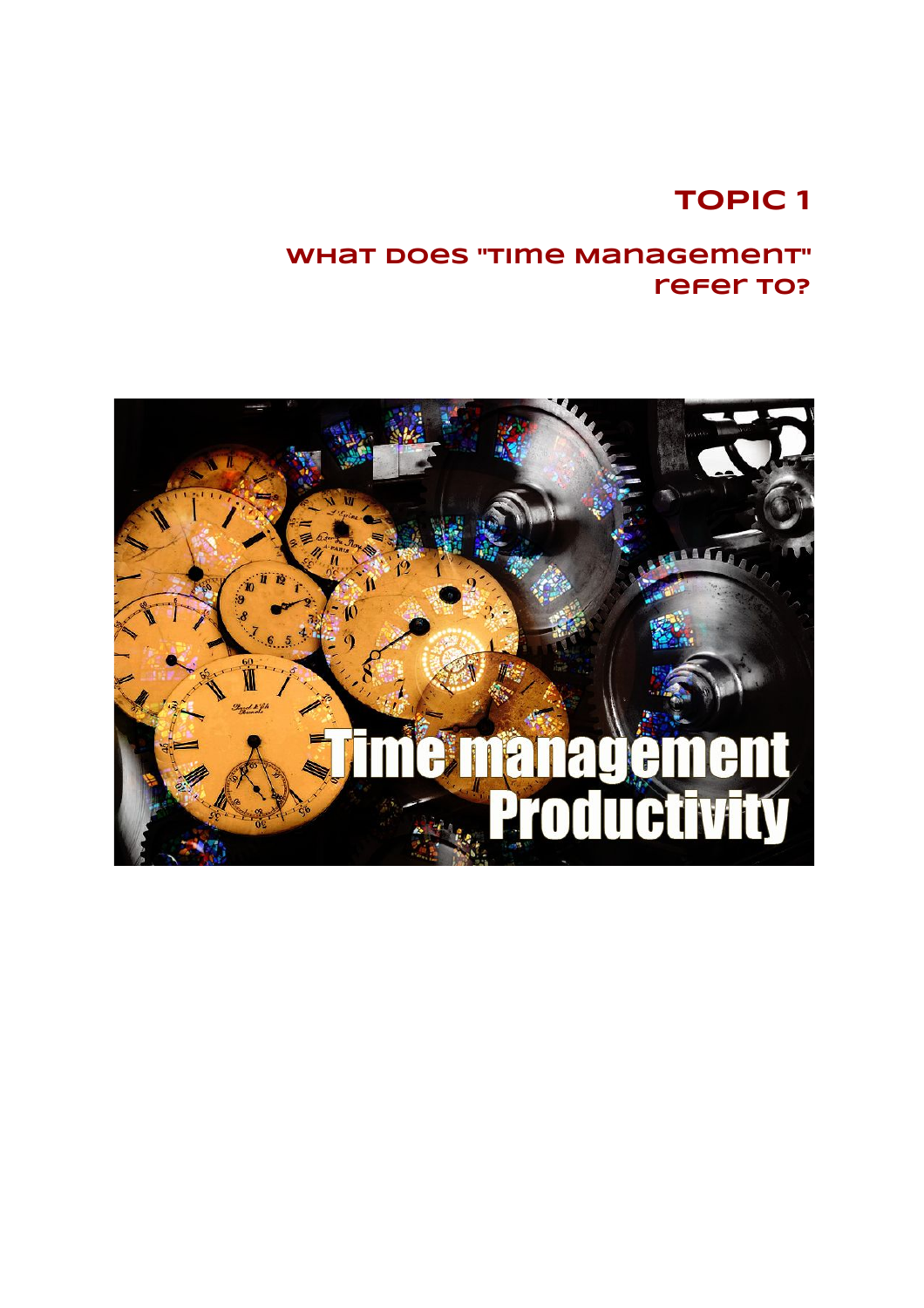**TIME Management** does not mean doing more things in less time, it is the perception of time that is important, as well as how we perceive a lot versus a little. The question is not how to do more things faster, but how to only do the most important things and how to do them well.

We should put limits on our personal and professional projects because we can't do everything at the same time.

- **● Productivity and Lifestyle Changes**
- **● Action 1**
- **● Technology and Time Management**
- **● Benefits of Productivity**
- **● Action 2**
- **● Supplementary Reading**

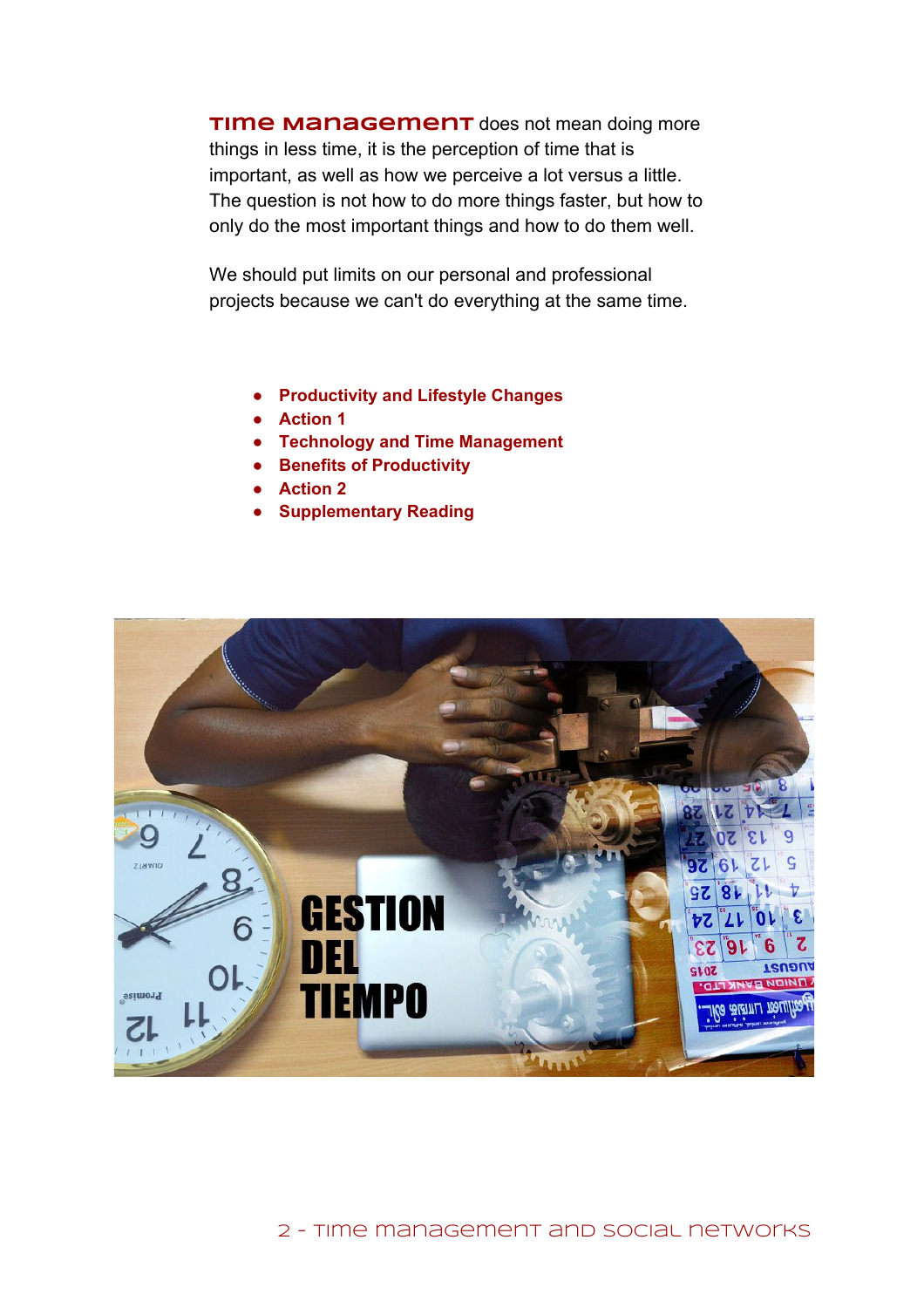## **Productivity and Lifestyle Changes**

The society we live in and its frenetic pace of life, and the variety and multitude of activities we have to do, the amount of distractions presented by the internet and our awful **Personal Management**, make it so that we live stressed out and "gasping for air."

There are more and more tasks to manage and we have to invest more hours at the office. We barely even have time to organize our house chores. We waste more. We are more inefficient and our quality of life is continuously getting worse.

We realize that 24 hours in the day are not enough...

What is the cause?

The pace of work, daily schedules, our surroundings, how we manage our time…

**No!!**

#### **The main reason is our own fault: we lack Personal Management.**

We must **change our behavior** in order to reach a productive state of well-being, we must eliminate certain bad daily habits and change them for other good and beneficial ones.

To do that, we must take the initiative and act decisively, concentrating on what is important, and eliminating what is irrelevant.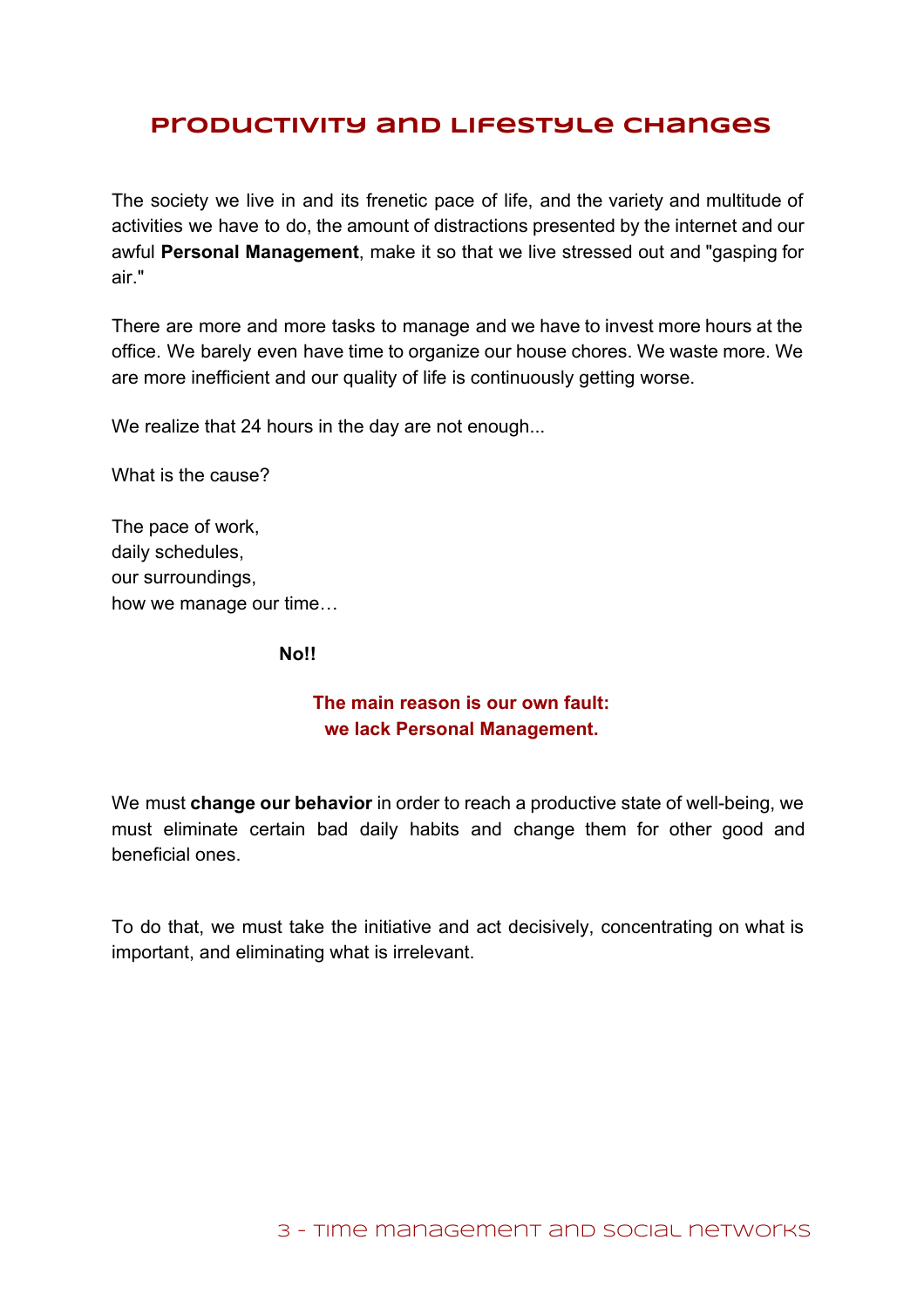### **What is Productivity?**

It is the ability to apply a **positive plan of your habits**, allowing you to get the best out of them. That way, **life in general** (work, family, leisure, personal life, etc.) will be better managed. It's not just "producing more" but getting more out of yourself and making your proposals "actually happen."

### **Being more productive:**

- Doing a better, smarter job
- Creating better, more innovative ideas
- Better results are obtained with more creative and faster solutions
- It improves life, you live every moment in a more relaxed and balanced way.

To achieve any of these premises, it doesn't matter where we start from, whether it is by need or curiosity in this topic. The reasons don't matter in order to reach the final result. What is important is the **will to want to start the journey, to continue and finish it**. Only you can make the change take effect.

#### **You're already on your way!**

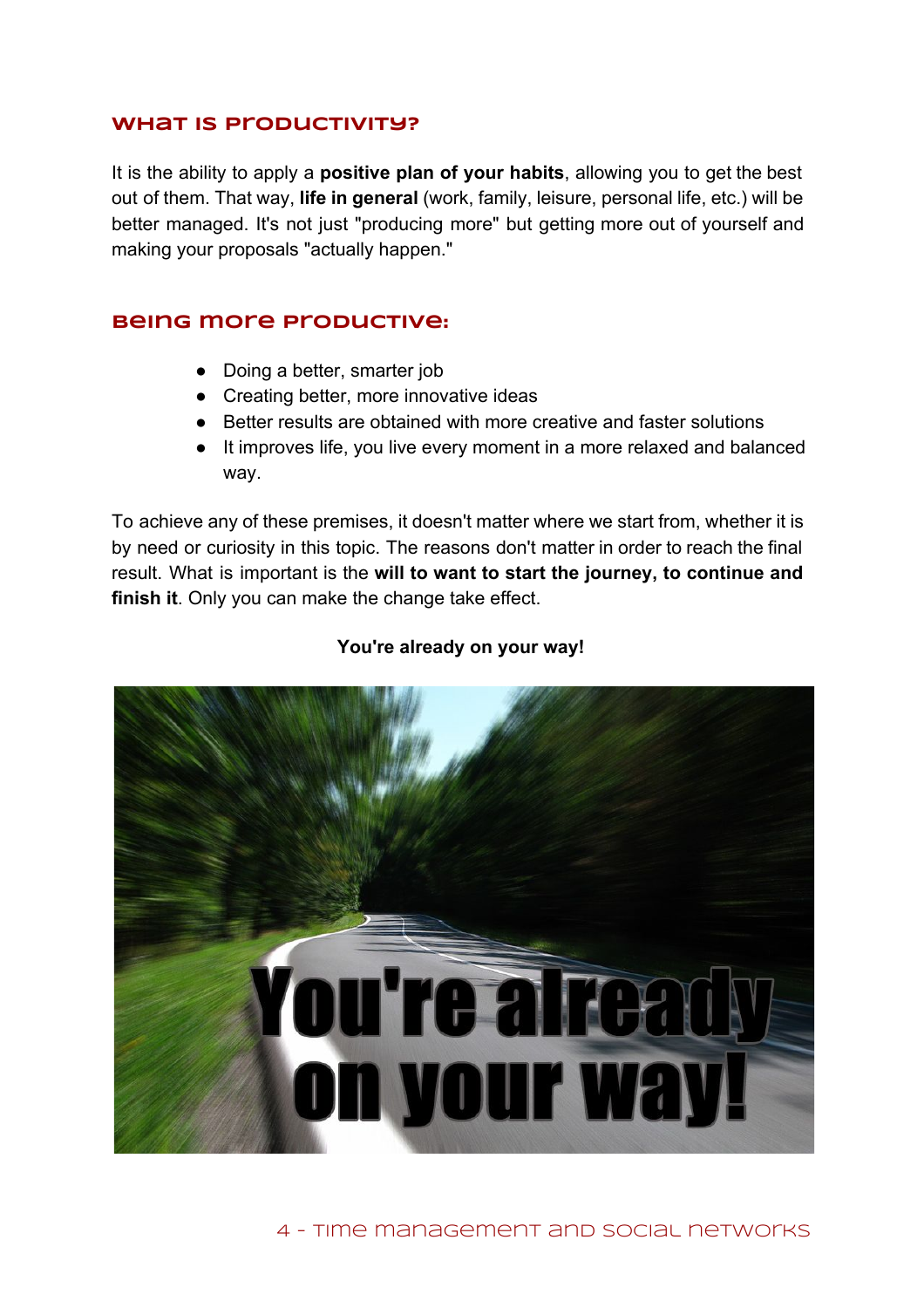## **A typical case:**

This is a typical case of anxiety, stress, low or null productivity, lack of motivation, relaxation and satisfaction.

<< *The obtrusive alarm clock rings "Beep, beep, beep!!" after going to bed late and sleeping poorly. I haven't rested at all. I get up just in time to quickly get ready and I* have a tiny breakfast. I leave for the office in a rush, and I arrive in a bad mood, not *very motivated and wondering what will happen today.*

*I leave just in time from home, and the commute by car is a hassle because there's always so much traffic during those hours. Even though I know it was totally clear 10 minutes ago, I never leave in time to beat the traffic. Traffic is slow, but my heart is racing. I look at the clock and pray I make it on time.*

*Fortunately, once again, I am able to step on the gas as soon as the traffic clears up and arrive a few minutes ahead of time.*

*I run up the stairs, and reach my desk exactly on time. I turn on my computer with my heart racing. All around me, more people come in running. I'm not the only one, so I don't feel guilty...*

*My computer is turned on, and I see many emails in my inbox, not just from today, but others from previous days that I haven't looked at. Notifications are piling up on my social media with important messages from clients and suppliers. I don't know what to do with so many messages...*

*While I organize and start to look at something, my boss enters in a bad mood, with the day's first problems: a job needs to be redone because the client doesn't like the result, an error we committed, and we have little time to resolve the issues. Plus the jobs we had been working on were due "yesterday"...*

*I was totally exhausted before I even came in, and I don't even know where to start everything that my boss has just said...*

*At the same time, my boss is telling me the "daily news" in a loud and angry tone, when a chat window pops up with a message from the workshop asking me to come there, ("What could it now?")*

*When my boss exits, leaving me to take care of everything, I respond to the workshop by saying "I'll be down in five minutes"*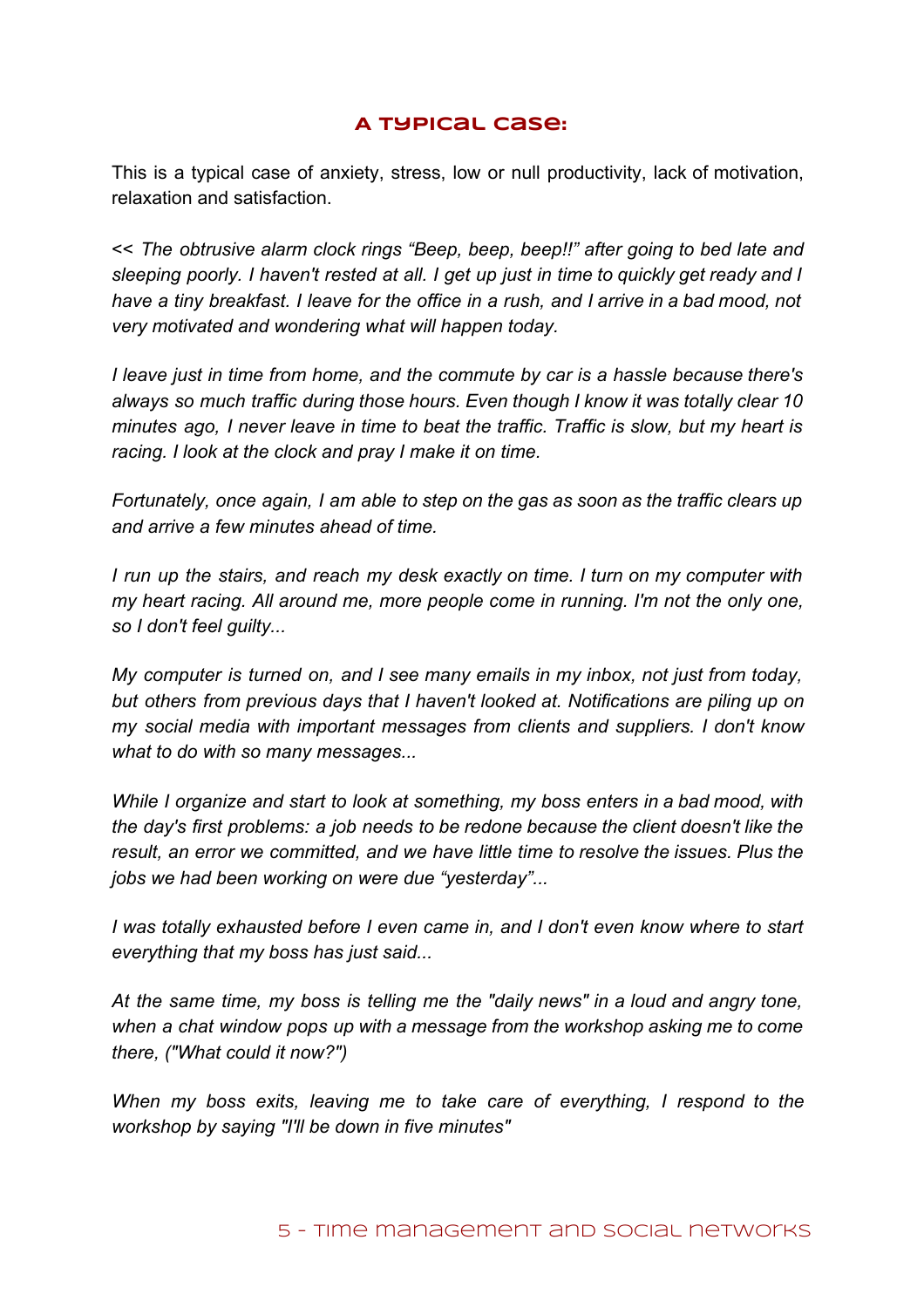*Before going down, I decide to look at a few emails, because anxiety is preventing me from even knowing what I have to do today. Looking at random, I find a message from a friend who always sends jokes...I think it's good to laugh a bit and I look at it and laugh. I organize a few emails and instead of going down in 5 minutes, it's 15. Scared with what I'm going to find down there, I'm completely dejected.*

*It's midmorning and I still haven't done anything productive, and I don't know where to start. I just know I can't do everything and I pray for the day to go by quickly.* >>

It's just one of so many cases that always happen and pile up.

Some people think they are lost causes because they have always been a "disaster." Some have tried to change their ways many times and haven't achieved it. But you only need the **will to do it**, and carefully follow the **guidelines, without a rush and in control.**

#### **Create new habits!!**

Even though we already know that it isn't easy because when creating them, our mind tries to avoid it at all costs..

### **Reactivate your productivity back to where you want it.**



6 - Time management and social networks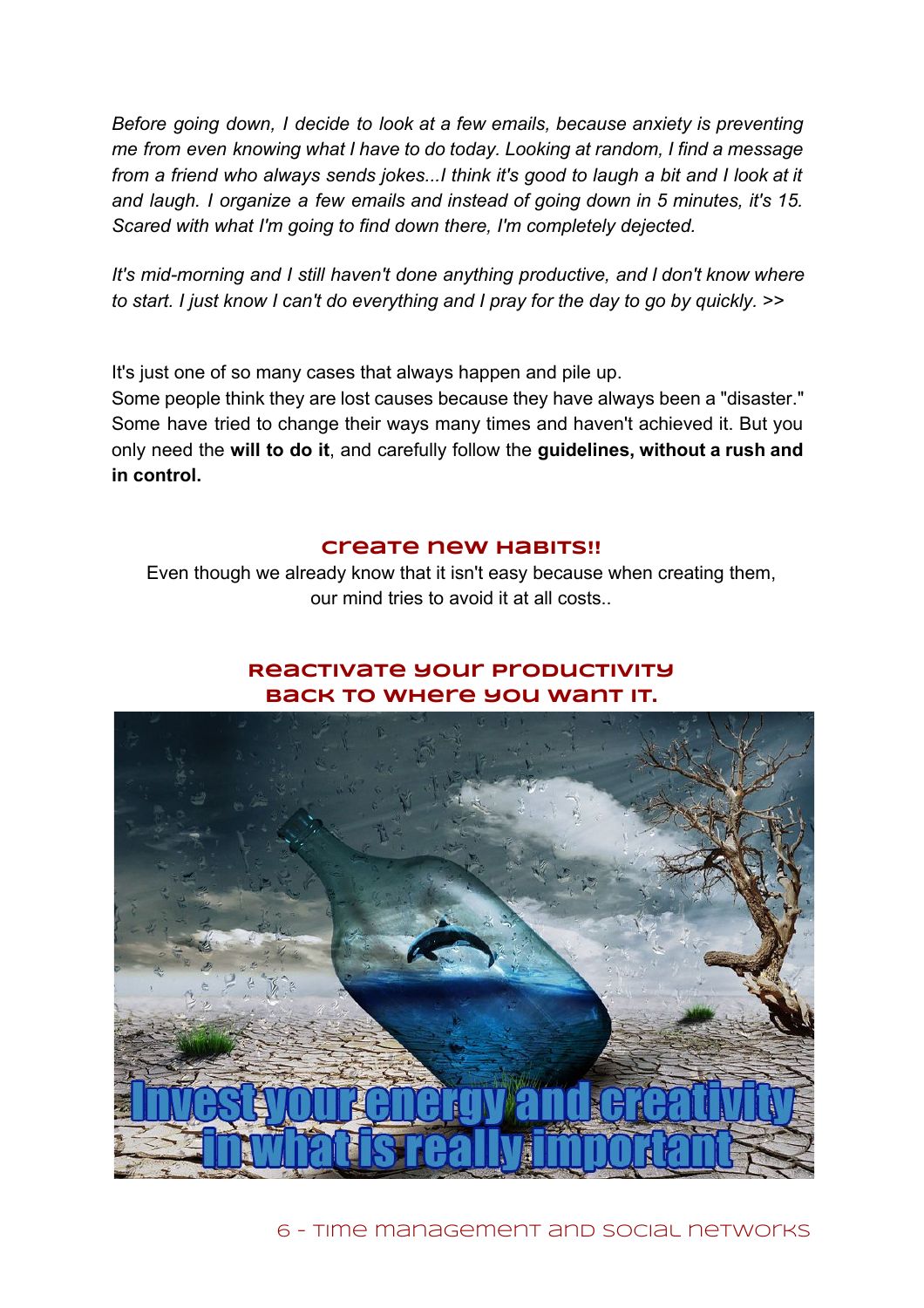

## **ACTION 1:**

Reflection exercise. Be honest when answering these questions. Answer yes or no to each one.

- When the work day is over, do you realize you need more hours in the day?
- Do you have problems prioritizing your tasks, everything "urgent" seems "important" and vice versa.
- Are you constantly a victim of distractions and daydreaming?
- Are you capable of balancing work, house chores, family and leisure?
- Are you effective and organized when managing your daily tasks, work and home?
- Are you capable of motivating yourself every day?
- Are you able to concentrate easily or do you get off track?
- Do you meet the deadlines established for your projects or are you always running behind?
- Do you have clear objectives or are you all over the place?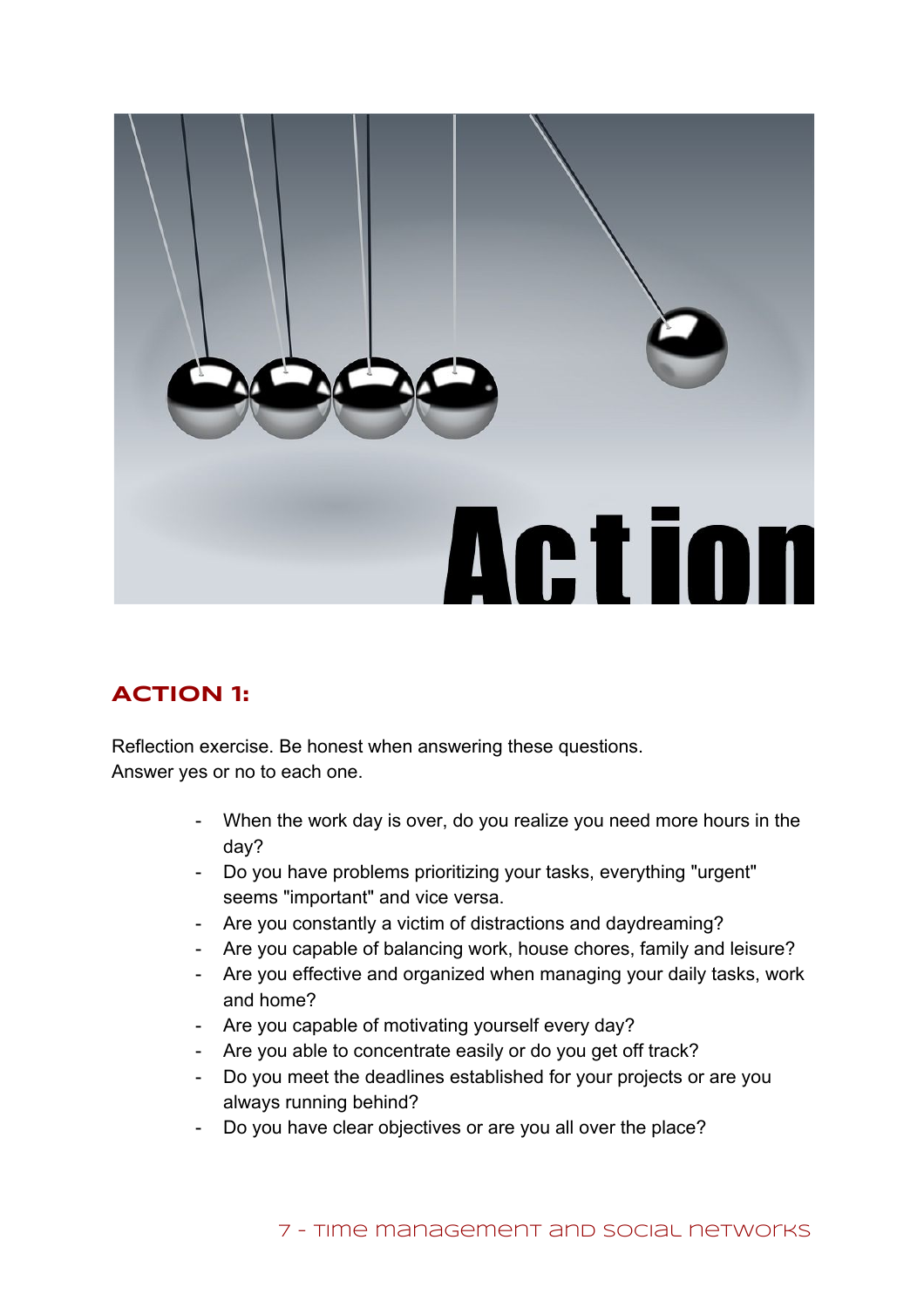## **Technology and Time Management**

The internet has changed our lives with the nearly infinite possibilities for communication that it offers, but it is also a great source of distractions and wasted time, especially for people who "fall" into this "trap."

This problem is that many of today's activities and jobs are online, and so it is much more difficult to put up that barrier between work and distractions that are continuously pestering us.

We are going to discuss some of the most used services that pop up on our screen, and are potential sources of distraction:

**Email.**

It is generally open and many times with the option that warns us with a visual and/or audible alert when a new message arrives.

**Antivirus Alert.**

It pops up with the latest warnings and alerts.

- **System Updates.**
- **Facebook.**

Every time you look at a photo someone has uploaded or make a post, you inevitably stop for longer than you need to by poking around your news feed and continuing for longer than expected.

**Twitter**

It's an application to quickly look at what is being posted, trends and news feeds, but one link leads to another, and you end up spending more time than you need.

#### **LinkedIn**

You sign in to update your profile but due to lack of inspiration, you decide to look at how your friends' jobs are going. You stop when you realize you've signed out of LinkedIn and you're looking at links related to **Pulse**.

**Instagram**

You just sign in to upload a photo, but on your way, you look at a few other people's photos and "like" a few of them, five minutes turn into 15.

**Pinterest**

Same as Instagram

**Youtube, Flickr…**

#### **WhatsApp**

Being in a very active group and with the sound activated is your own funeral…**Etc.**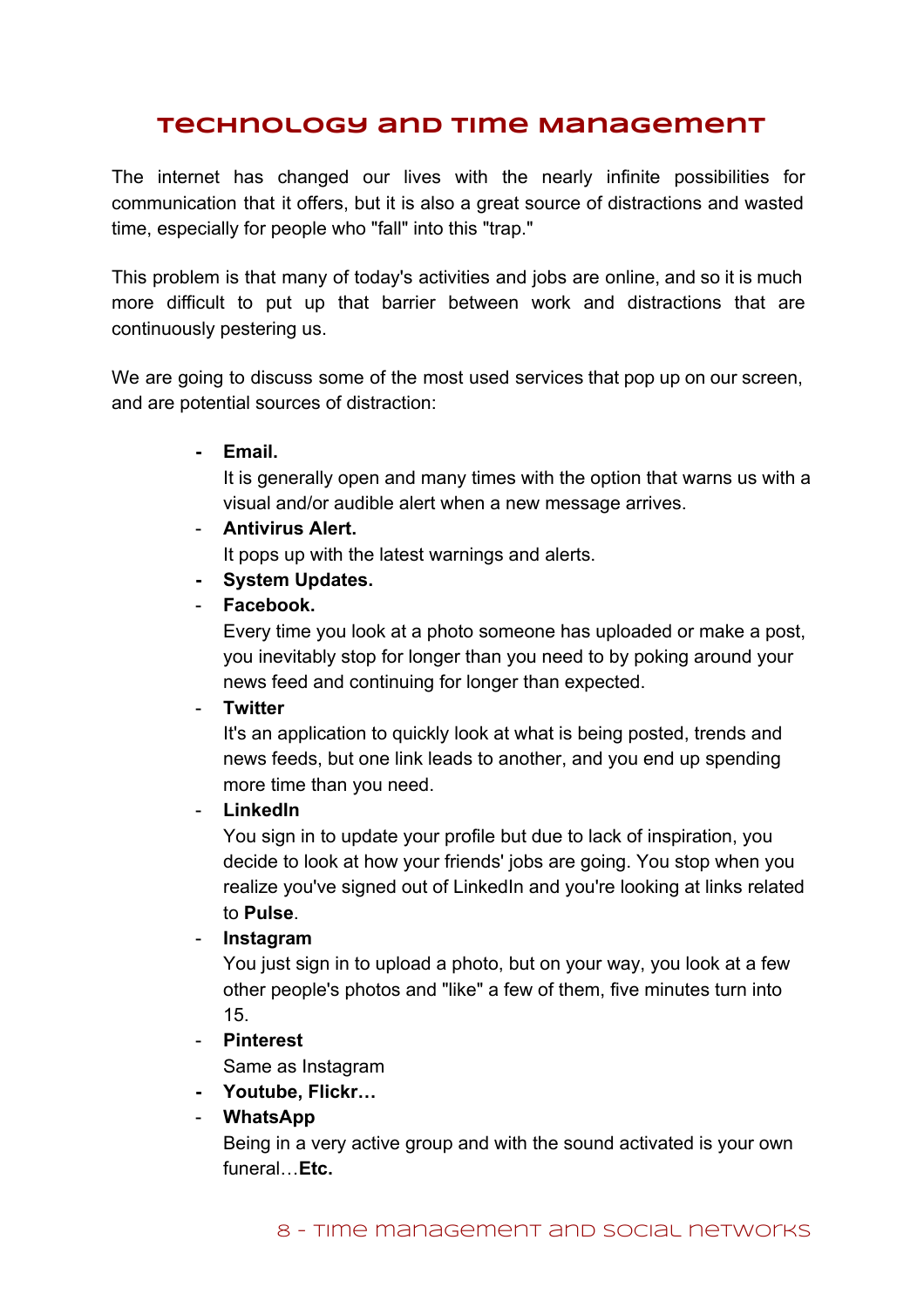### **Bad Daily Routines**

- Starting the day by responding to all of your emails
- Reading the news and blogs first
- Reading all of the news feeds
- Checking email regularly
- Having your cell phone active for any movement on social media and **WhatsApp**
- Checking social media to respond
- Following movements on a blog, website and comments...
- Your desktop is full of files

At this point, some questions are…

## **Is this your job? and What is your job? When are you going to do your job?**

In any case, it's easy to get carried away, no matter what you're supposed to be doing with or without the internet. The only thing you have to do is detect, reduce and eliminate distractions.

#### **The Information We Consume**

Through online papers, blogs...it may be in the form of news, posts, forums, product analyses, videos, product comparisons, tutorials, comments, etc.

All of that information implies investing lots of time and you must determine whether or not that time you invest is taking away from other more important tasks. It is pointless to browse and browse and save more and more favorites to later realize the amount of useless links that we have saved or that have expired.

We definitely need to acquire all of the information for our job, but it is very important to **know what we are reading, and when to filter and choose what to read** so that we have a certain standard of quality. We need to be strict and selective with the information we are reading every day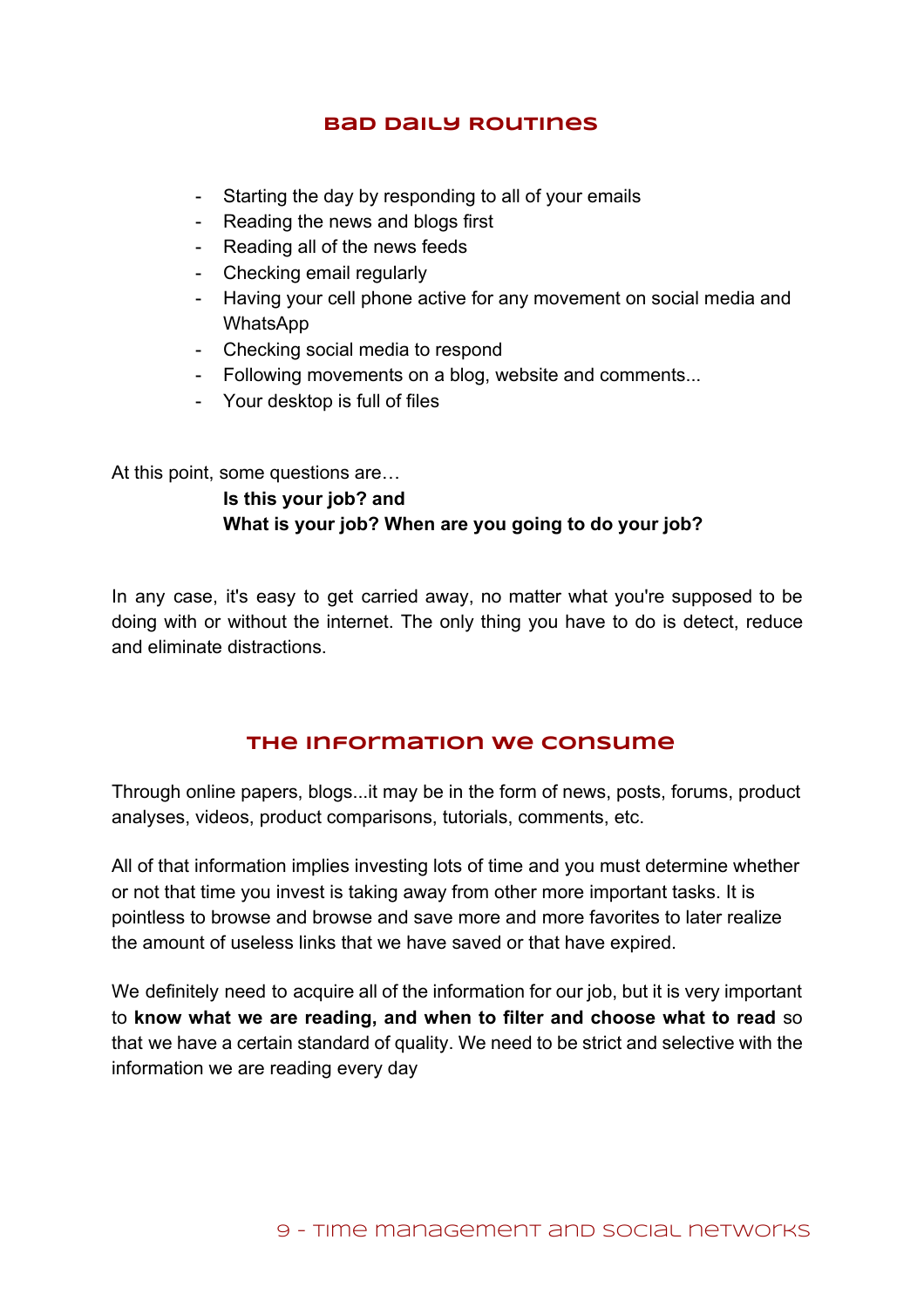You've probably heard of **"Infocation, information overdose or infobesity."**Just as physical and nutritional health are important, we also need to take care of our minds and apply an **information diet.**

Whatever your job is, you should have some guidelines with this excess of information. In particular, if you have a job that is mainly online, like a Community Manager, for example, you especially should have an appropriate plan and habits to manage that information.

|  |                |                                                                                                                                                                                                                                                                                                                                                       | <b>SASE OF ONE</b><br><b>SALES</b>                                                                   |                                                                                                     |                        |  |
|--|----------------|-------------------------------------------------------------------------------------------------------------------------------------------------------------------------------------------------------------------------------------------------------------------------------------------------------------------------------------------------------|------------------------------------------------------------------------------------------------------|-----------------------------------------------------------------------------------------------------|------------------------|--|
|  |                |                                                                                                                                                                                                                                                                                                                                                       |                                                                                                      |                                                                                                     |                        |  |
|  |                |                                                                                                                                                                                                                                                                                                                                                       |                                                                                                      | ere                                                                                                 |                        |  |
|  |                |                                                                                                                                                                                                                                                                                                                                                       | $\begin{bmatrix} 0 \\ 0 \\ 1 \\ 0 \\ 0 \end{bmatrix}$                                                |                                                                                                     |                        |  |
|  |                |                                                                                                                                                                                                                                                                                                                                                       | $\begin{array}{c}\n0 & 1 \\ 0 & 0\n\end{array}$                                                      | Million Capital                                                                                     |                        |  |
|  |                | $\begin{smallmatrix} \begin{smallmatrix} 1 & 0 & 0 \\ 0 & 0 & 0 \\ 0 & 0 & 0 \\ 0 & 0 & 0 \\ 0 & 0 & 0 \\ 0 & 0 & 0 \\ 0 & 0 & 0 \\ 0 & 0 & 0 \\ 0 & 0 & 0 \\ 0 & 0 & 0 \\ 0 & 0 & 0 \\ 0 & 0 & 0 \\ 0 & 0 & 0 \\ 0 & 0 & 0 \\ 0 & 0 & 0 \\ 0 & 0 & 0 \\ 0 & 0 & 0 \\ 0 & 0 & 0 \\ 0 & 0 & 0 \\ 0 & 0 & 0 \\ 0 & 0 & 0 \\ 0 & 0 & 0 \\ 0 & 0 & 0 \\ $ | $\boldsymbol{\theta}$                                                                                | $\frac{0}{10}$                                                                                      |                        |  |
|  |                |                                                                                                                                                                                                                                                                                                                                                       | $\begin{array}{c} 1 \\ 0 \\ 0 \end{array}$<br>$\boldsymbol{\theta}$                                  |                                                                                                     |                        |  |
|  |                |                                                                                                                                                                                                                                                                                                                                                       | $\boldsymbol{0}$<br>01                                                                               | $\begin{smallmatrix} 1 & 0 \\ 0 & 0 \end{smallmatrix}$<br>$\begin{matrix} 0 \\ 0 \\ 1 \end{matrix}$ | <b>Alle</b><br>W       |  |
|  |                |                                                                                                                                                                                                                                                                                                                                                       |                                                                                                      | 10                                                                                                  | $\frac{1}{11}$<br>is a |  |
|  | <b>Ablance</b> |                                                                                                                                                                                                                                                                                                                                                       | $\boldsymbol{0}$<br>10                                                                               | $\pmb{0}$<br>$\boldsymbol{01}$<br>$\boldsymbol{0}$<br>10 I                                          |                        |  |
|  |                |                                                                                                                                                                                                                                                                                                                                                       | $\bf{0}$                                                                                             | 01<br>10<br>$\frac{1}{2}$<br>10<br>0                                                                | $\frac{1}{2}$          |  |
|  |                | W<br>0                                                                                                                                                                                                                                                                                                                                                | 11                                                                                                   | 00                                                                                                  |                        |  |
|  |                | $\frac{10}{00}$<br>$\boldsymbol{\theta}$<br>$\mathbf{1}$                                                                                                                                                                                                                                                                                              | $\boldsymbol{0}$<br>01<br>$\begin{smallmatrix} 0 & 1 \\ 1 & 0 \\ 0 & 0 \end{smallmatrix}$<br>10<br>0 | $\begin{array}{c} 10 \\ 01 \end{array}$<br>01<br>$\boldsymbol{0}$                                   |                        |  |
|  |                |                                                                                                                                                                                                                                                                                                                                                       |                                                                                                      | $\mathbf{0}$                                                                                        |                        |  |
|  |                |                                                                                                                                                                                                                                                                                                                                                       |                                                                                                      | $\frac{10}{60}$<br>$\begin{bmatrix} 0 \\ 0 \\ 0 \end{bmatrix}$                                      |                        |  |
|  |                |                                                                                                                                                                                                                                                                                                                                                       | $\ddot{\boldsymbol{\theta}}$<br>$\bf{0}$                                                             |                                                                                                     |                        |  |
|  |                |                                                                                                                                                                                                                                                                                                                                                       |                                                                                                      |                                                                                                     |                        |  |
|  |                |                                                                                                                                                                                                                                                                                                                                                       |                                                                                                      |                                                                                                     |                        |  |
|  |                |                                                                                                                                                                                                                                                                                                                                                       |                                                                                                      |                                                                                                     |                        |  |
|  |                |                                                                                                                                                                                                                                                                                                                                                       |                                                                                                      |                                                                                                     |                        |  |
|  |                |                                                                                                                                                                                                                                                                                                                                                       |                                                                                                      |                                                                                                     |                        |  |
|  |                |                                                                                                                                                                                                                                                                                                                                                       |                                                                                                      |                                                                                                     |                        |  |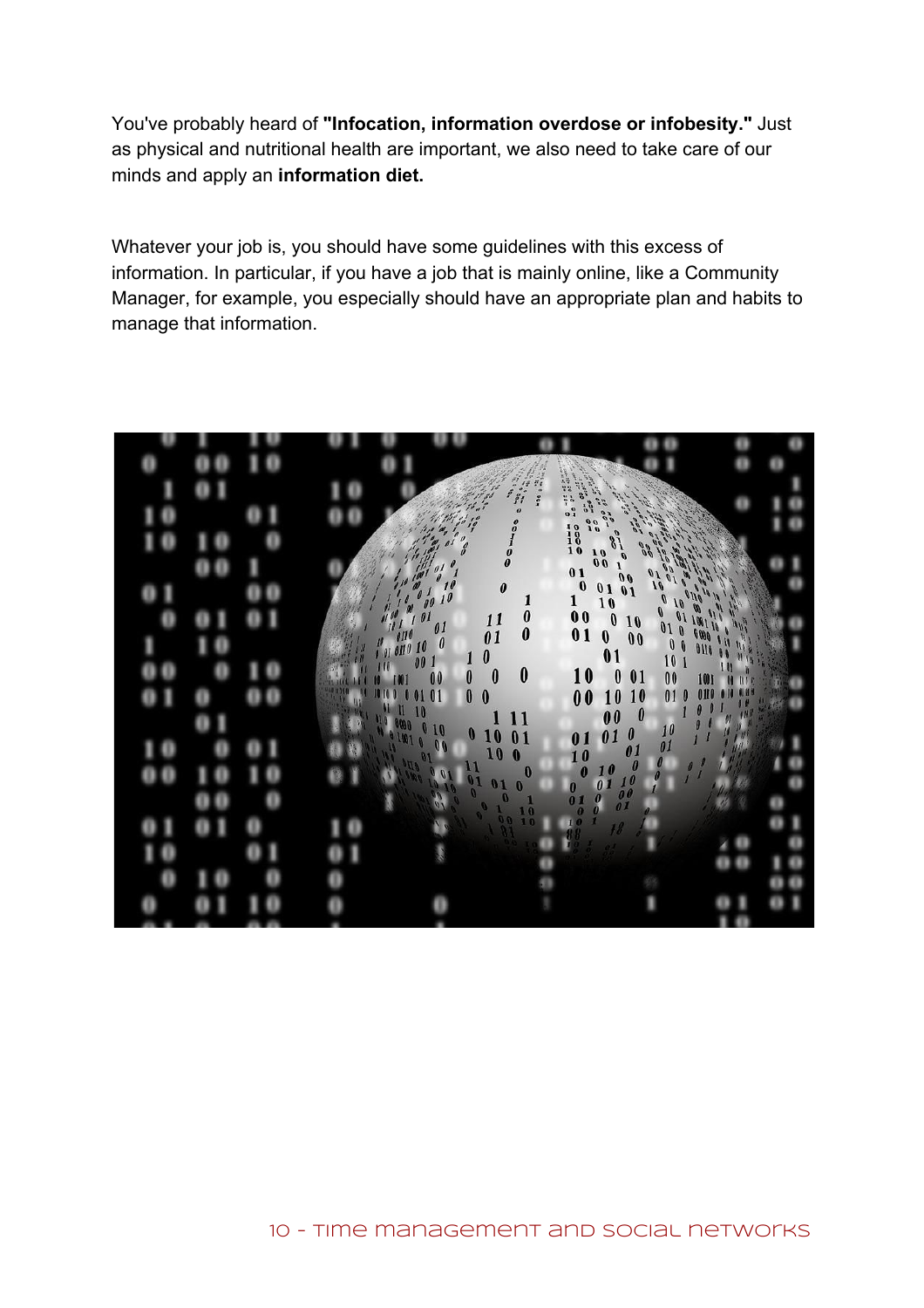### **Problems Resulting from Infocation**

#### **Mental Fatigue and Stress**

Due to not taking periodic breaks and doing several tasks at the same time. Constant feeling of not doing enough and that you need to take time away from wherever in order to "do more." Your creativity will be depleted and now it's much more difficult to generate ideas.

#### **Anxiety**

Results from the previously caused stress. Because you're consuming unnecessary information and investing more time than necessary in the task at hand. The hours are not productive...

#### **Lack of concentration**

By constantly changing the focus of your attention, you are prevented from reaching the appropriate degree of concentration.

#### **Waste of short-term memory**

As a result of multi-tasking, your memory stays blank in order to quickly fulfill the next task. So much information cannot be adequately processed.

#### **Lack of productivity**

Investing lots of time to perform tasks Doing poor quality work More errors in tasks

#### **Lack of self-control**

Lack of objectives and desire to finish them.

Don't consume all of your energy, creativity, talent and attention on commonplace banalities and focus on what is important to YOU and it will pay off in the long run.

## **Create, Innovate, Be original, Make the most of your innermost abilities!!**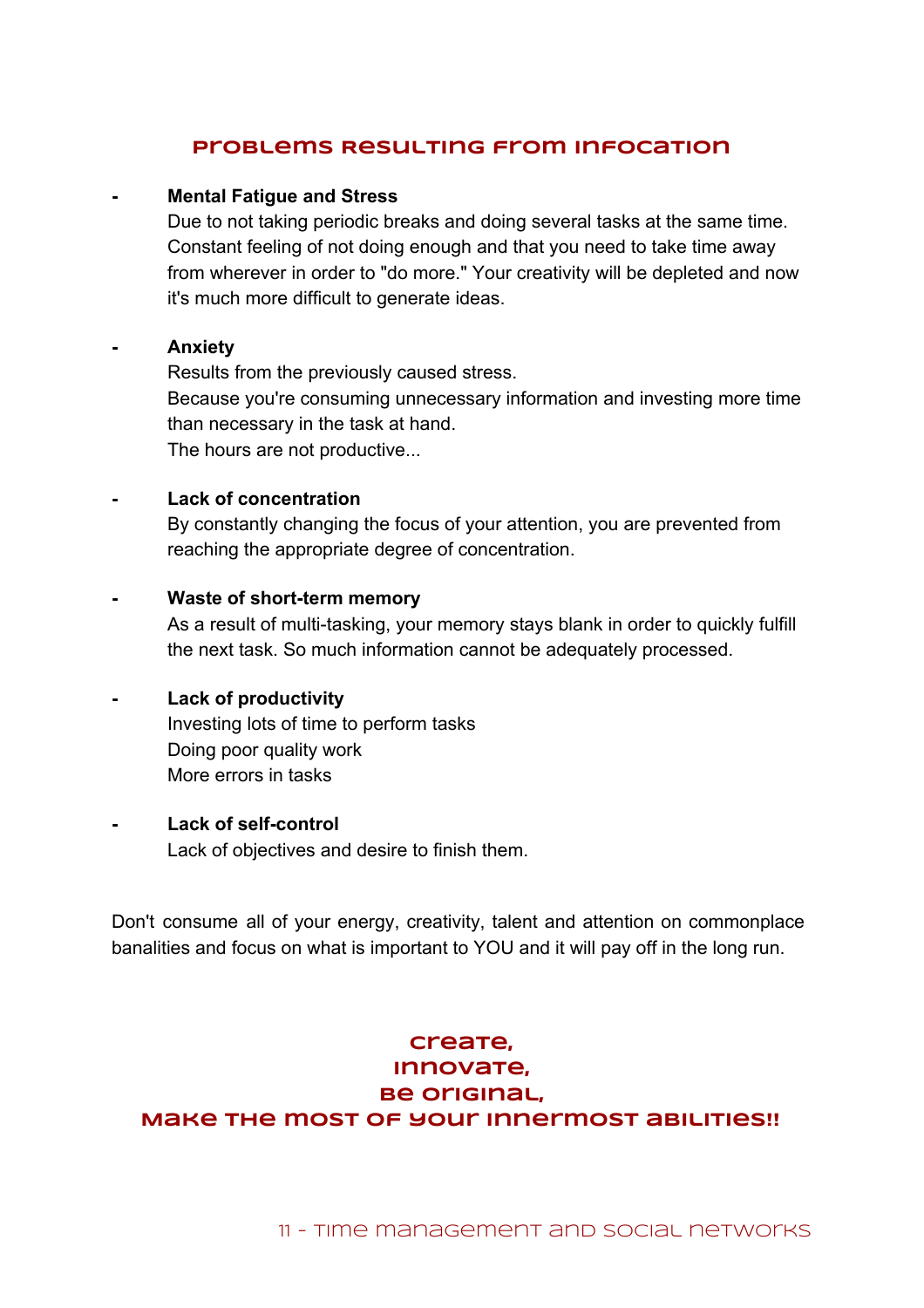## **Benefits of Productivity**

- **Boost your creativity** Emerge from the haze so you can focus on what is important. If you were blocked creatively, it will help you get over it.
- **Help to mitigate chronic stress,**(irritability, poor sleep, frustration, insecurity, pessimism, distraction, exhaustion…)
- **Increase your optimism and self-esteem** for doing things better and on time.